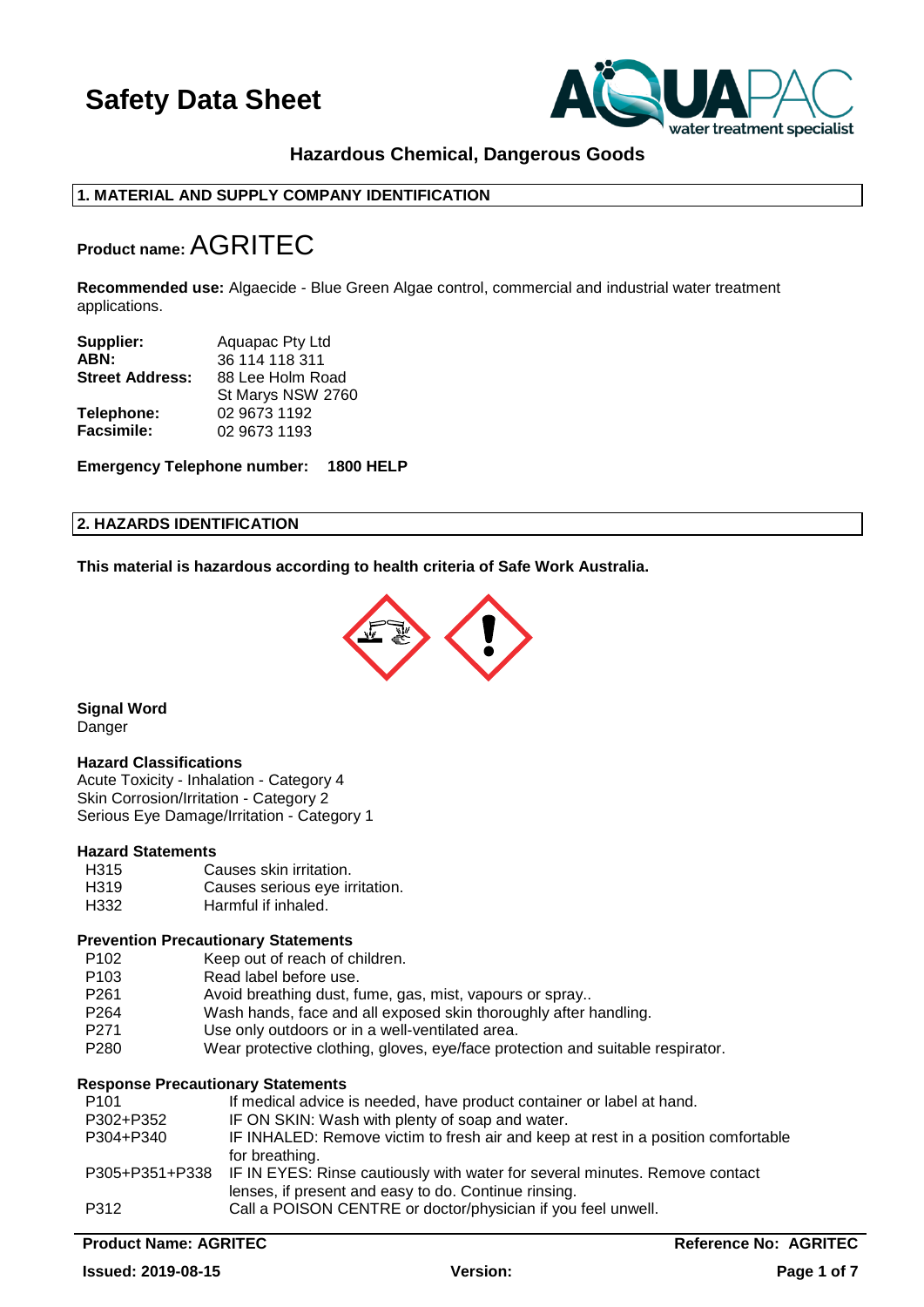

| P321              | Specific treatment (see Treat symptomatically. Ensure that attending medical<br>personnel are aware of the identity and nature of the product(s) involved, and take<br>precautions to protect themselves. Administer Methylene Blue for<br>methemoglobinemia, BAL, DMPS, EDTA and d-penicillamine. Jaundice and<br>haemolysis can appear after 5-6 hours. Symptoms of liver failure can appear after 3-<br>4 days. product label). |
|-------------------|------------------------------------------------------------------------------------------------------------------------------------------------------------------------------------------------------------------------------------------------------------------------------------------------------------------------------------------------------------------------------------------------------------------------------------|
| P332+P313         | If skin irritation occurs: Get medical advice/attention.                                                                                                                                                                                                                                                                                                                                                                           |
| P337+P313<br>P362 | If eye irritation persists: Get medical advice/attention.<br>Take off contaminated clothing and wash before reuse.                                                                                                                                                                                                                                                                                                                 |

# **Storage Precautionary Statement**

Not allocated

## **Disposal Precautionary Statement**

Not allocated

**Poison Schedule:** Unknown

### **DANGEROUS GOOD CLASSIFICATION**

Classified as Dangerous Goods by the criteria of the "Australian Code for the Transport of Dangerous Goods by Road & Rail" and the "New Zealand NZS5433: Transport of Dangerous Goods on Land".

#### **Dangerous Goods Class:** 8

| 3. COMPOSITION INFORMATION                              |           |                       |
|---------------------------------------------------------|-----------|-----------------------|
| <b>CHEMICAL ENTITY</b>                                  | CAS NO    | <b>PROPORTION</b>     |
| Copper sulphate pentahydrate<br>Proprietary Ingredients | 7758-99-8 | $18 - 22%$<br>82-78 % |
| Sulfuric acid                                           | 7664-93-9 | $0.1 - 1.0$ Trace     |
|                                                         |           | 100%                  |

#### **4. FIRST AID MEASURES**

If poisoning occurs, contact a doctor or Poisons Information Centre (Phone Australia 131 126, New Zealand 0800 764 766).

**Inhalation:** Remove to fresh air. If not breathing, give artificial respiration or give oxygen by trained personnel. Get immediate medical attention.

**Skin Contact:** Take off contaminated clothing. Rinse skin immediately with plenty of soap and water for 15 to 20 minutes. Call a poison control center or doctor for treatment

**Eye contact:** Hold eye open and rinse slowly and gently with water for 20 minutes. Remove contact lenses, if present, after first 5 minutes, then continue rinsing eye. Call a poison control center or doctor for advice.

**Ingestion:** Call a poison control center or doctor immediately for treatment advice. Have a person sip a glass of water if able to swallow. Do not induce vomiting unless told to do so by a poison control center or doctor. Do not give anything to an unconscious person.

**PPE for First Aiders:** Wear safety shoes, gloves, safety glasses. Available information suggests that gloves made from polyvinyl chloride (PVC) should be suitable for intermittent contact. However, due to variations in glove construction and local conditions, the user should make a final assessment. Always wash hands before smoking, eating, drinking or using the toilet. Wash contaminated clothing and other protective equipment before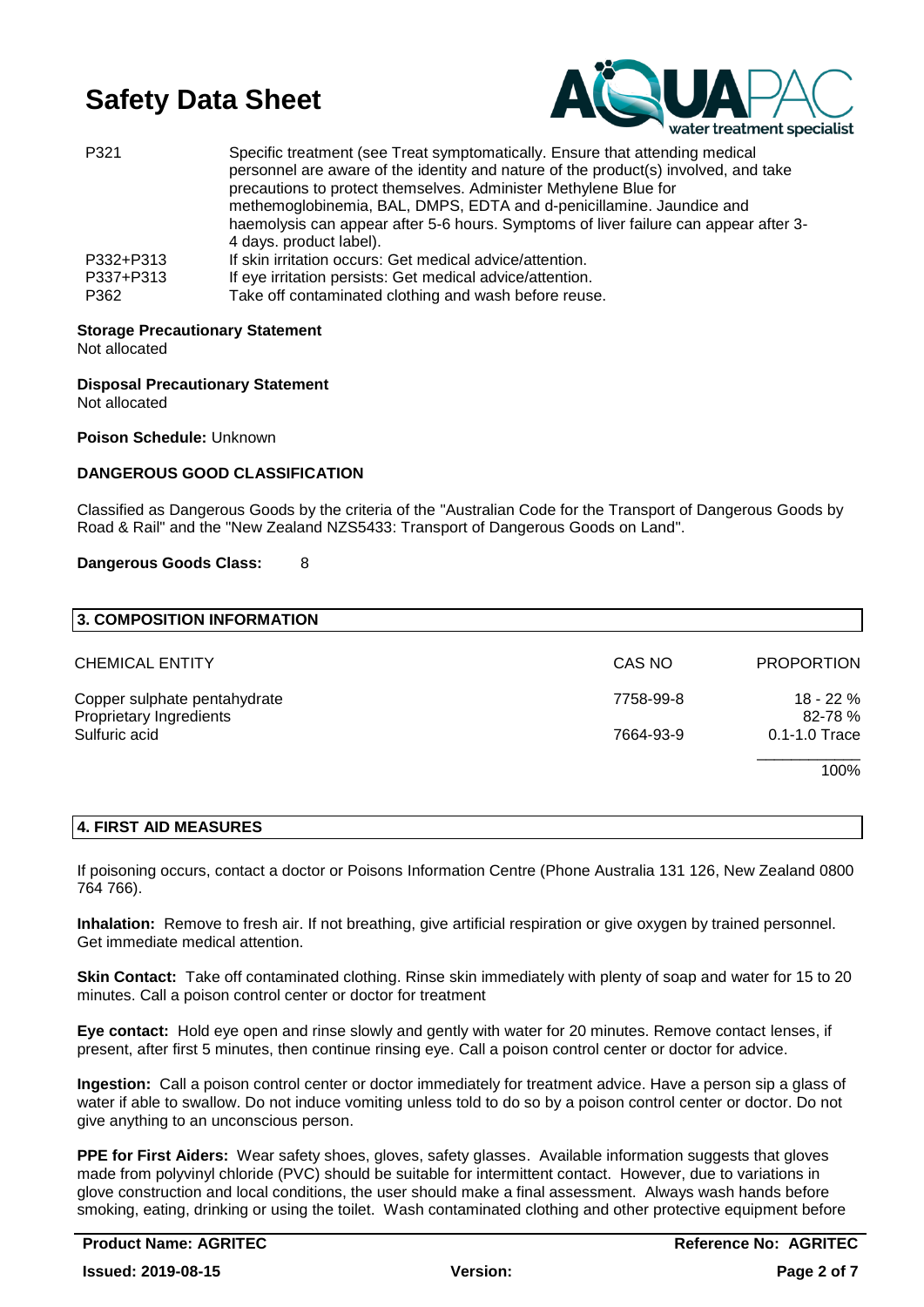

storing or re-using.

**Notes to physician:** Treat symptomatically. Probable mucosal damage may contraindicate the use of gastric lavage.Have the product container or label with you when calling a poison control center or doctor or going for treatment

#### **5. FIRE FIGHTING MEASURES**

**Hazchem Code:** 2X

**Suitable extinguishing media:** If material is involved in a fire use water fog (or if unavailable fine water spray), alcohol resistant foam, standard foam, dry agent (carbon dioxide, dry chemical powder).

**Specific hazards:** Non-combustible material.

**Fire fighting further advice:** Not applicable.

#### **6. ACCIDENTAL RELEASE MEASURES**

#### **SMALL SPILLS**

Flush with water into retaining area or container. Caution should be exercised regarding personal safety and exposure to released product.

#### **LARGE SPILLS**

Clear area of all unprotected personnel. Slippery when spilt. Avoid accidents, clean up immediately. Wear protective equipment to prevent skin and eye contamination and the inhalation of vapours. Work up wind or increase ventilation. Contain - prevent run off into drains and waterways. Use absorbent (soil, sand or other inert material). Collect and seal in properly labelled containers or drums for disposal. If contamination of crops, sewers or waterways has occurred advise local emergency services.

#### **Dangerous Goods - Initial Emergency Response Guide No:** 37

#### **7. HANDLING AND STORAGE**

**Handling:** Application, handling or storage equipment MUST consist of fiberglass, PVC, polypropylene, viton, corrosion resistant plastics. Never use mild steel, nylon, brass or copper around product. Always rinse and clean equipment thoroughly each night with plenty of fresh, clean water

**Storage:** Store in a safe place away from pets and keep out of the reach of children. Store away from excessive heat. Product will freeze. Always store product above 4 C (Do Not Freeze). Freezing may cause product separation. Always keep container closed. Keep away from galvanized pipe, and any nylon storage or handling equipment.

This material is classified as a Class 8 Corrosive as per the criteria of the "Australian Code for the Transport of Dangerous Goods by Road & Rail" and/or the "New Zealand NZS5433: Transport of Dangerous Goods on Land" and must be stored in accordance with the relevant regulations.

#### **8. EXPOSURE CONTROLS / PERSONAL PROTECTION**

#### **National occupational exposure limits:**

TWA STEL NOTICES ppm mg/m3 ppm mg/m3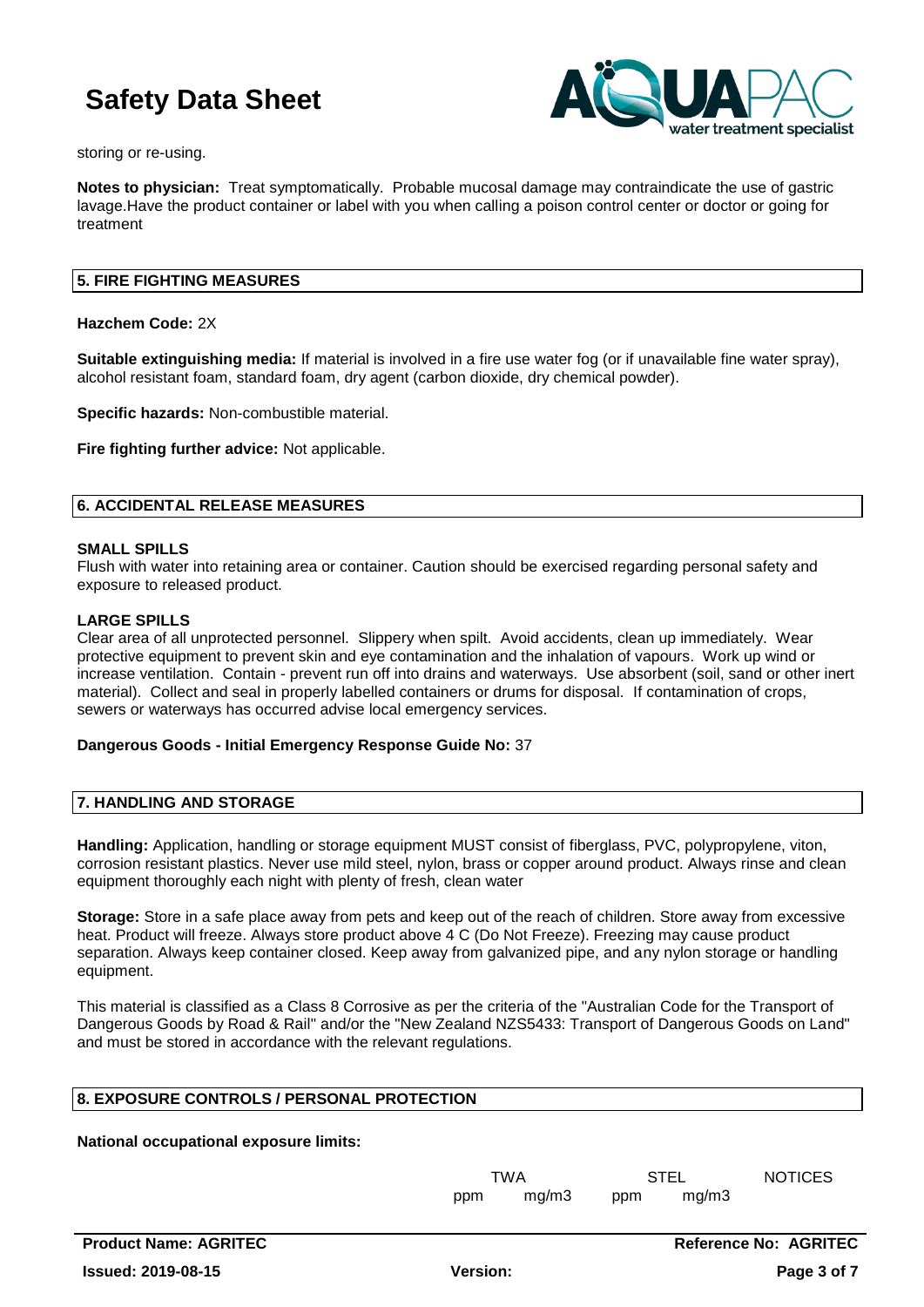

As published by Safe Work Australia.

TWA - The time-weighted average airborne concentration over an eight-hour working day, for a five-day working week over an entire working life.

STEL (Short Term Exposure Limit) - the average airborne concentration over a 15 minute period which should not be exceeded at any time during a normal eight-hour workday.

These Exposure Standards are guides to be used in the control of occupational health hazards. All atmospheric contamination should be kept to as low a level as is workable. These exposure standards should not be used as fine dividing lines between safe and dangerous concentrations of chemicals. They are not a measure of relative toxicity.

If the directions for use on the product label are followed, exposure of individuals using the product should not exceed the above standard. The standard was created for workers who are routinely, potentially exposed during product manufacture.

**Biological Limit Values:** As per the "National Model Regulations for the Control of Workplace Hazardous Substances (Safe Work Australia)" the ingredients in this material do not have a Biological Limit Allocated.

**Engineering Measures:** Ensure ventilation is adequate to maintain air concentrations below Exposure Standards. Use only in well ventilated areas. Use with local exhaust ventilation or while wearing appropriate respirator.

**Personal Protection Equipment:** SAFETY SHOES, GLOVES, SAFETY GLASSES.

Personal protective equipment (PPE) must be suitable for the nature of the work and any hazard associated with the work as identified by the risk assessment conducted.

Wear safety shoes, gloves, safety glasses. Available information suggests that gloves made from polyvinyl chloride (PVC) should be suitable for intermittent contact. However, due to variations in glove construction and local conditions, the user should make a final assessment. Always wash hands before smoking, eating, drinking or using the toilet. Wash contaminated clothing and other protective equipment before storing or re-using.

**Hygiene measures:** Mixers, loaders, applicators and other handlers must wear the following: long-sleeved shirt, long pants, shoes plus socks, chemical-resistant gloves made of any water proof material (Chemical Resistance Category A), and protective eye wear.Follow manufacturer's instructions for cleaning/maintaining PPE. If no such instructions for washables exist, use detergent and hot water. Keep and wash PPE separately from other laundry. Discard clothing and other absorbent material that have been drenched or heavily contaminated with the product's concentrate. Do not reuse them.

### **9. PHYSICAL AND CHEMICAL PROPERTIES**

| Form:   | Clear Liquid      |  |
|---------|-------------------|--|
| Colour: | Clear Blue Liquid |  |
| Odour:  | Minimal odour     |  |

**Specific Gravity:** 1.18 g/mL **Vapour Pressure (20 °C):** 0.1mm 20 C **Boiling Point/Range (°C):** 104.5 C **pH:**  $\le$  1

**Solubility:** SOLUBLE IN WATER

(Typical values only - consult specification sheet)  $N Av = Not available$ . Note available and  $N A$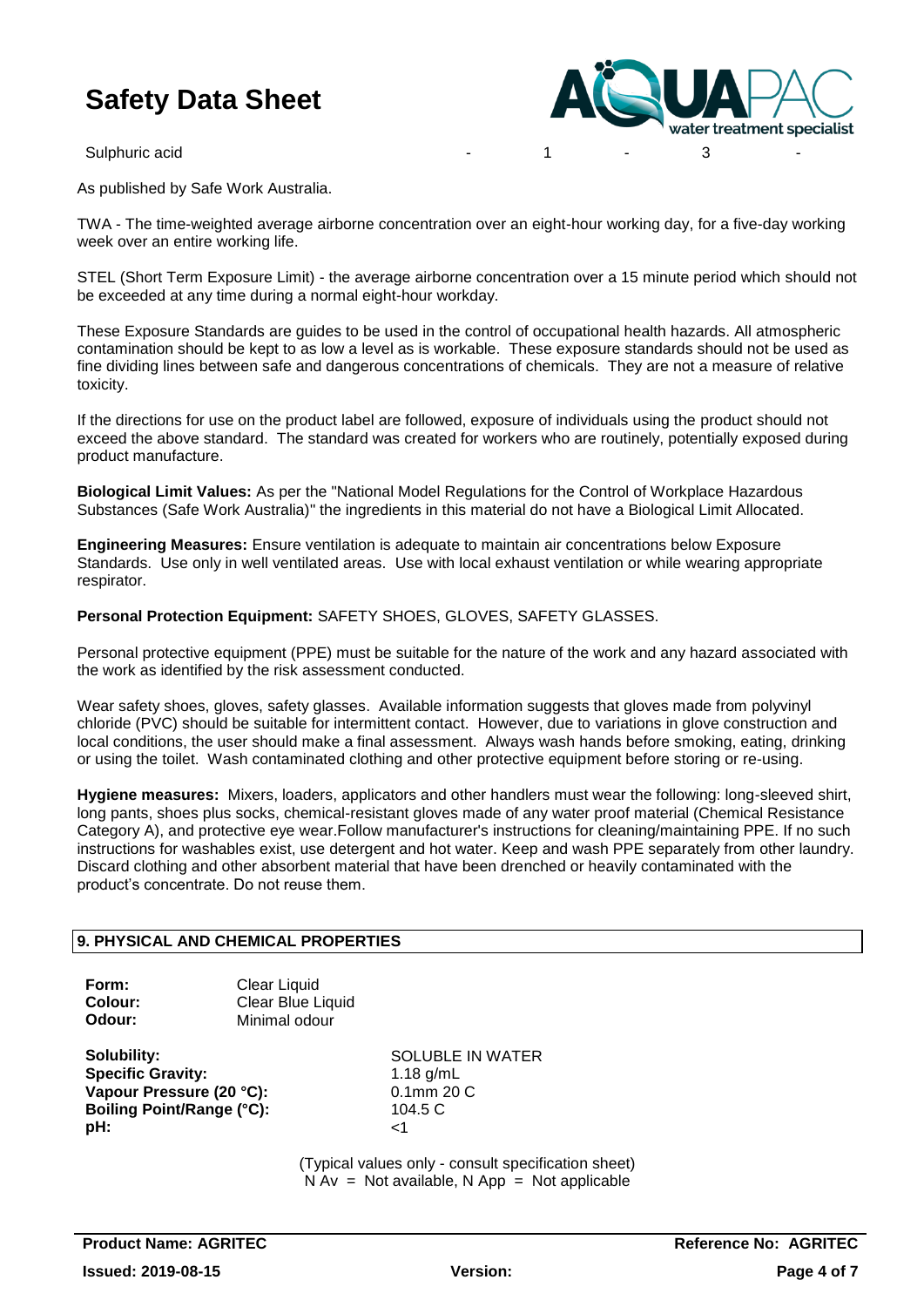

#### **10. STABILITY AND REACTIVITY**

#### **Chemical stability:** Stable

**Conditions to avoid:** Avoid mixing with strong bases and strong reducing agents.

**Incompatible materials:** Incompatible with strong bases and strong reducing agents.

**Hazardous decomposition products:** Sulfur dioxide and sul;fur trioxide may be produced with decomposition.

**Hazardous reactions:** No known hazardous reactions.

#### **11. TOXICOLOGICAL INFORMATION**

No adverse health effects expected if the product is handled in accordance with this Safety Data Sheet and the product label. Symptoms or effects that may arise if the product is mishandled and overexposure occurs are:

#### **Acute Effects**

**Inhalation:** Harmful if inhaled. Continued overexposure to this solution may cause systemic toxicity. Overexposure may cause the following specific symptoms, depending on the concentration and duration ofexposure shallow respiration and lung function changes.

**Skin contact:** Continued overexposure to this solution may cause systemic toxicity.

**Ingestion:** Continued overexposure to this solution may cause systemic toxicity. Overexposure may cause the following specific symptoms, depending on the concentration and duration ofexposure: vomiting.

**Eye contact:** Continued overexposure to this solution may cause systemic toxicity.

#### **Acute toxicity**

**Inhalation:** This material has been classified as a Category 4 Hazard. Acute toxicity estimate (based on ingredients):  $10.0 <$  LC50  $\leq$  20.0 mg/L for vapours or  $1.0 <$  LC50  $\leq$  5.0 mg/L for dust and mist

**Skin contact:** This material has been classified as non-hazardous. Acute toxicity estimate (based on ingredients): >2,000 mg/Kg bw

**Ingestion:** This material has been classified as non-hazardous. Acute toxicity estimate (based on ingredients): >2,000 mg/Kg bw

**Corrosion/Irritancy:** Eye: this material has been classified as a Category 1 Hazard (irreversible effects to eyes). Skin: this material has been classified as a Category 2 Hazard (reversible effects to skin).

**Sensitisation:** Inhalation: this material has been classified as not a respiratory sensitiser. Skin: this material has been classified as not a skin sensitiser.

**Aspiration hazard:** This material has been classified as non-hazardous.

**Specific target organ toxicity (single exposure):** This material has been classified as non-hazardous.

#### **Chronic Toxicity**

**Mutagenicity:** This material has been classified as non-hazardous.

**Carcinogenicity:** This material has been classified as non-hazardous.

**Reproductive toxicity (including via lactation):** This material has been classified as non-hazardous.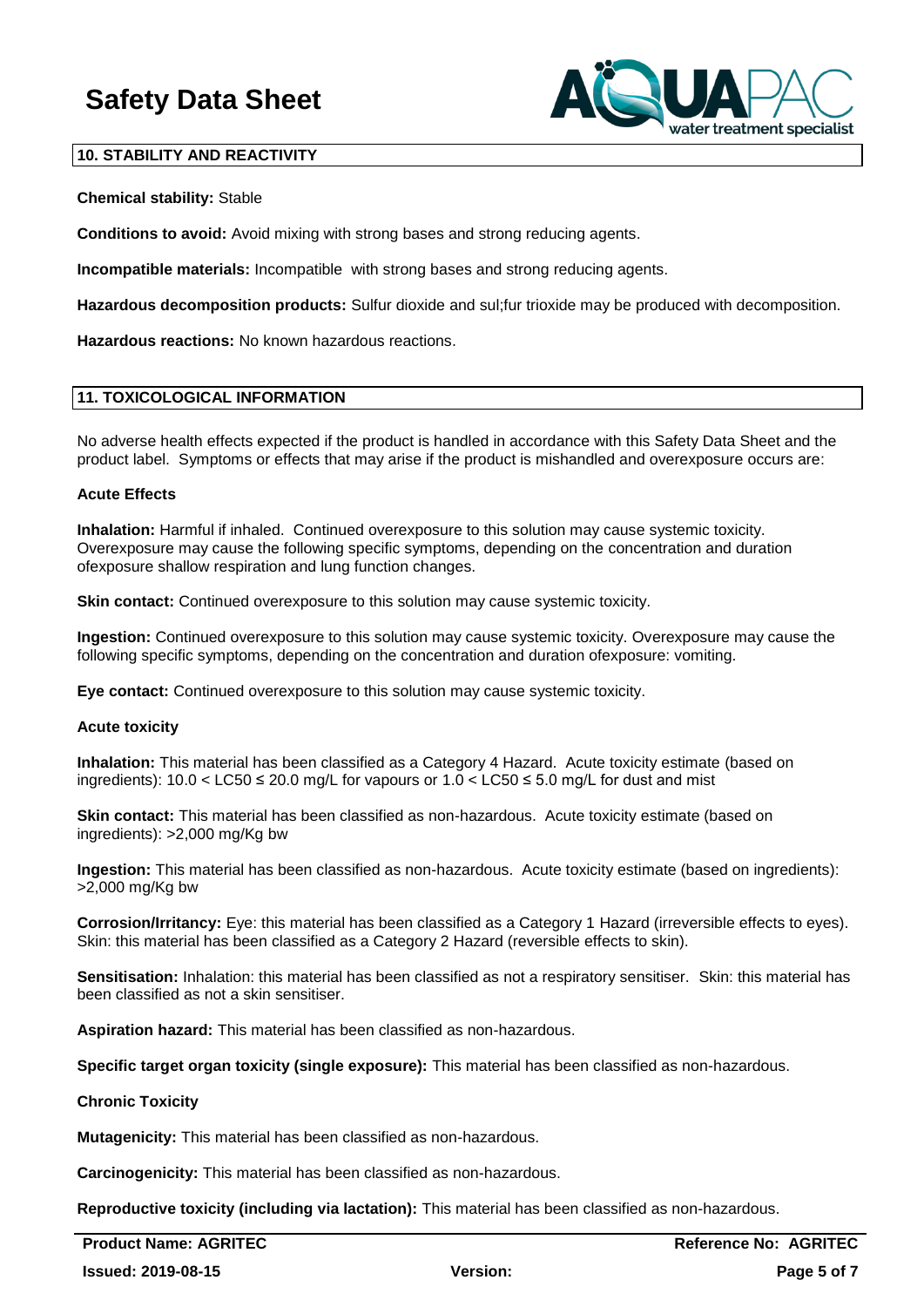

**Specific target organ toxicity (repeat exposure):** This material has been classified as non-hazardous.

#### **12. ECOLOGICAL INFORMATION**

Avoid contaminating waterways.

**Acute aquatic hazard:** Waters treated withnthis [roduct may be hazardous to aquatic organisims.

**Long-term aquatic hazard:** This material has been classified as non-hazardous. Non-rapidly or rapidly degradable substance for which there are adequate chronic toxicity data available OR in the absence of chronic toxicity data, Acute toxicity estimate (based on ingredients): >100 mg/L, where the substance is not rapidly degradable and/or BCF  $<$  500 and/or log  $K_{ow}$   $<$  4.

**Ecotoxicity:** No information available.

**Persistence and degradability:** No information available.

**Bioaccumulative potential:** No information available.

**Mobility:** No information available.

#### **13. DISPOSAL CONSIDERATIONS**

Pesticide wastes are acutely hazardous. Improper disposal of excess product mixture or rinsate is a violation of federal law. If these wastes cannot be disposed of by use according to label instructions, contact your state pesticide or environmental control agency, or the hazardous waste representative at the nearest EPA regional office for guidance. In the event of spill, neutralize with limestone or baking soda before disposal. May deteriorate concrete.

#### **14. TRANSPORT INFORMATION**

#### **ROAD AND RAIL TRANSPORT**

Classified as Dangerous Goods by the criteria of the "Australian Code for the Transport of Dangerous Goods by Road & Rail" and the "New Zealand NZS5433: Transport of Dangerous Goods on Land".



| UN No:                              | 3264 |
|-------------------------------------|------|
| Dangerous Goods Class:              | 8    |
| <b>Packing Group:</b>               | Ш    |
| Hazchem Code:                       | 2X   |
| <b>Emergency Response Guide No:</b> | 37   |

**Proper Shipping Name:** CORROSIVE LIQUID, ACIDIC, INORGANIC, N.O.S.

**Segregation Dangerous Goods:** Not to be loaded with explosives (Class 1), dangerous when wet substances (Class 4.3), oxidising agents (Class 5.1), organic peroxides (Class 5.2), radioactive substances (Class 7) or food and food packaging in any quantity. Note 1: Concentrated strong alkalis are incompatible with concentrated strong acids. Note 2: Concentrated strong acids are incompatible with concentrated strong alkalis. Note 3: Acids are incompatible with Dangerous Goods of Class 6 which are cyanides. Exemptions may apply.